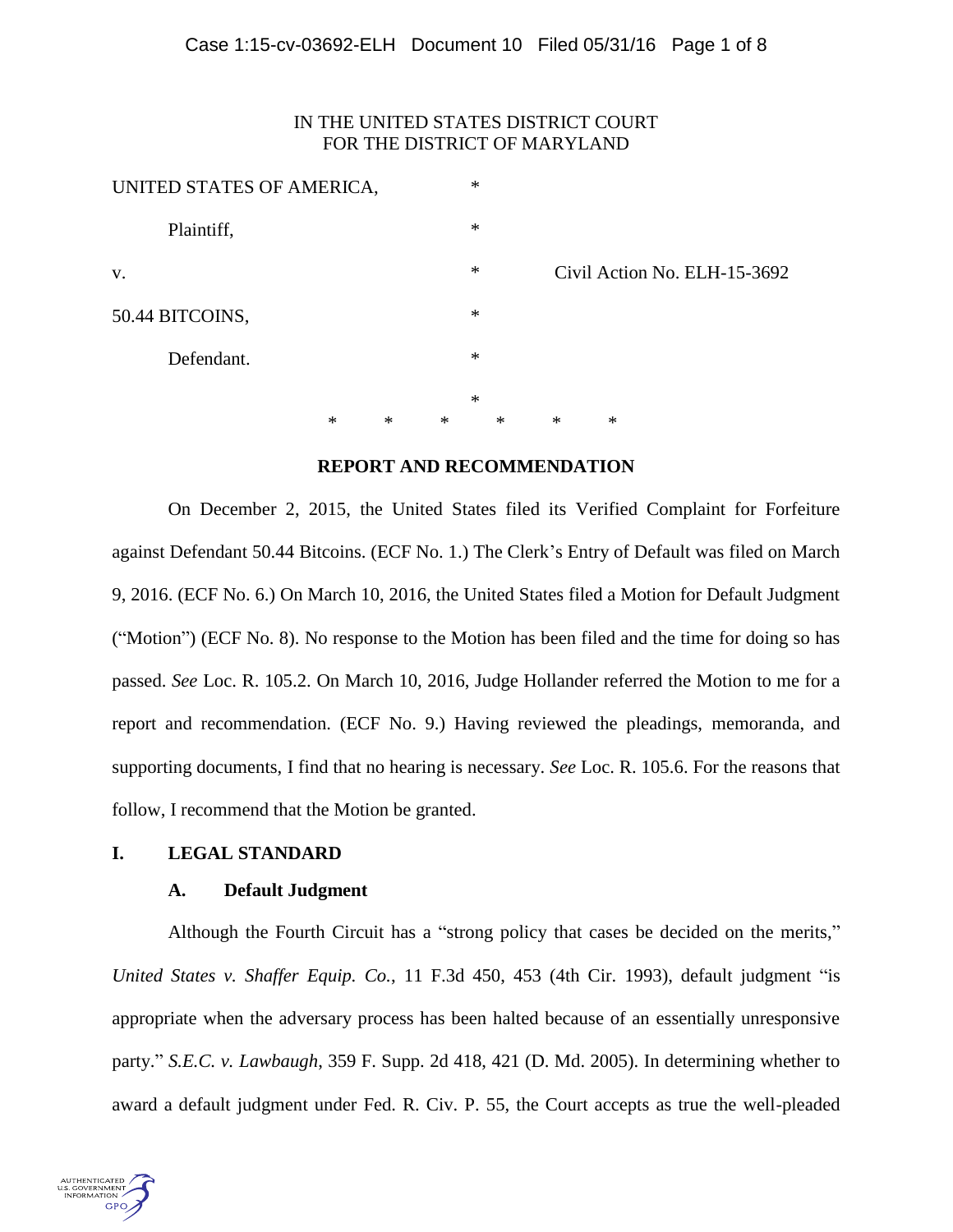#### Case 1:15-cv-03692-ELH Document 10 Filed 05/31/16 Page 2 of 8

factual allegations in the complaint as to liability. *See Ryan v. Homecomings Fin. Network*, 253 F.3d 778, 780-81 (4th Cir. 2001); *United States ex rel. Durrett-Sheppard Steel Co. v. SEF Stainless Steel, Inc.*, No. RDB-11-2410, 2012 WL 2446151, at \*1 (D. Md. June 26, 2012). Nonetheless, the Court must consider whether the unchallenged facts constitute a legitimate cause of action, since a party in default does not admit mere conclusions of law. *United States v. Redden*, No. WDQ-09-2688, 2010 WL 2651607, at \*2 (D. Md. June 30, 2012) (citing *Ryan*, 253 F.3d at 790).

In order to constitute a legitimate cause of action, a civil forfeiture complaint must "state sufficiently detailed facts to support a reasonable belief that the government will be able to meet its burden of proof at trial." Fed. R. Civ. P. Supp. G(2)(f). In a civil forfeiture trial, "the burden of proof is on the Government to establish, by a preponderance of the evidence, that the property is subject to forfeiture." 18 U.S.C. § 983(c)(1). If it is the Government's theory that the property was involved in the commission of a criminal offense, the Government must establish that there was a "substantial connection between the property and the offense." 18 U.S.C. § 983(c)(3).

#### **B. Property Subject to Forfeiture**

Under 18 U.S.C. § 981, "any property, real or personal, involved in a transaction or attempted transaction in violation of [18 U.S.C. § 1960], or any property traceable to such property" is "subject to forfeiture to the United States." 18 U.S.C. § 981(a)(1)(A). Under 18 U.S.C. § 1960, it is a crime for a person to knowingly conduct, control, manage, supervise, direct, or own an unlicensed money transmitting business. An "unlicensed money transmitting business" is, among other things, a business that "fails to comply with the money transmitting business registration requirements under section 5330 of title 31, United States Code, or regulation prescribed under such section." 18 U.S.C. § 1960(b)(1)(B). The Department of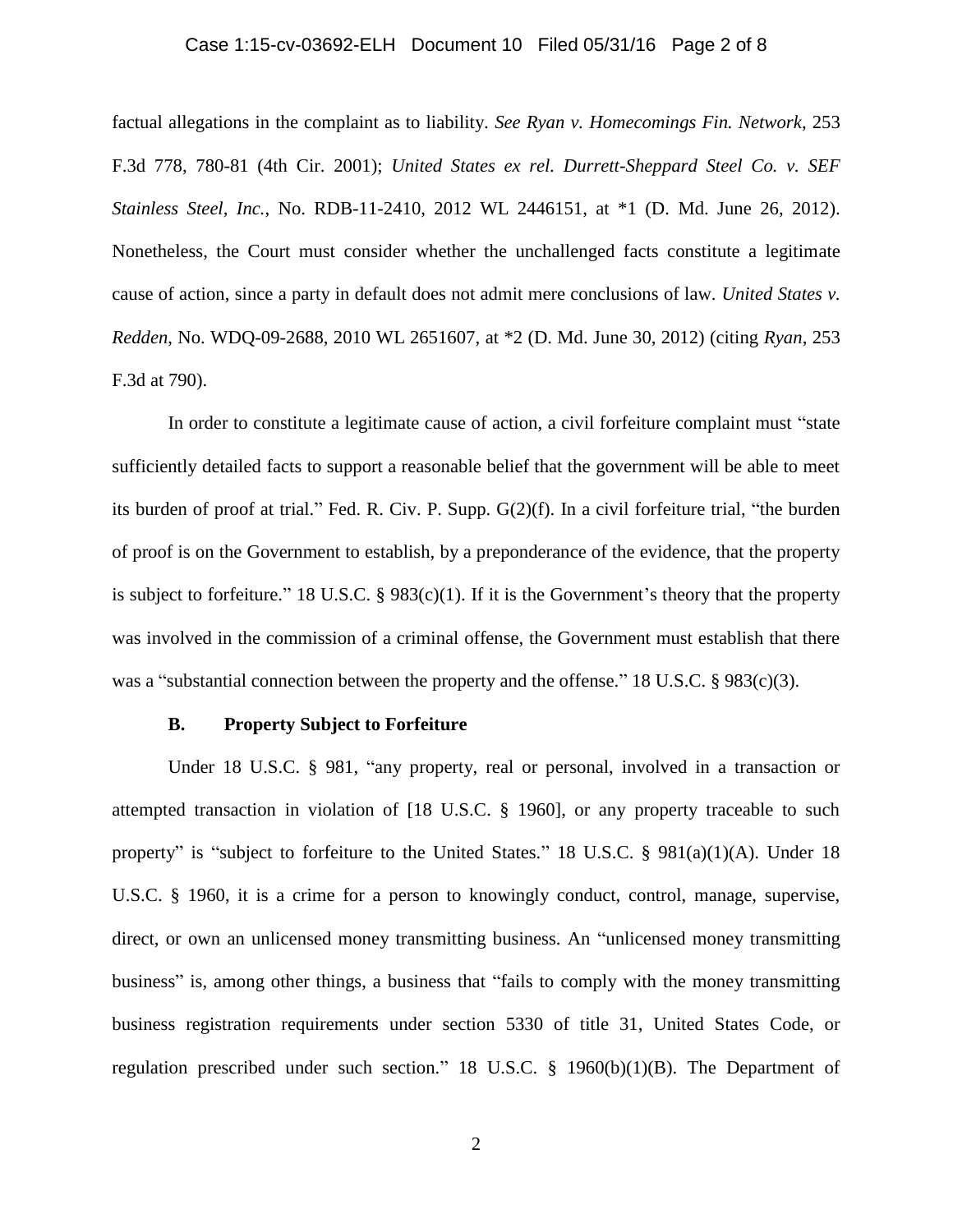## Case 1:15-cv-03692-ELH Document 10 Filed 05/31/16 Page 3 of 8

Treasury's Financial Crimes Enforcement Network ("FinCEN") has stated that an administrator or exchanger of a virtual currency like  $Bitcoin<sup>1</sup>$  is required to register as a Money Service Business ("MSB") with FinCEN. *See Application of FinCEN's Regulations to Persons Administering, Exchanging, or Using Virtual Currencies,* FIN-2013-G001, Department of the Treasury, Financial Crimes Enforcement Network, March 18, 2013.<sup>2</sup> Accordingly, a money transmitting business that operates in Bitcoins must register with FinCEN. Failure to register is a violation of 18 U.S.C. § 1960. Property involved in transactions that violate § 1960 is subject to forfeiture. 18 U.S.C. § 981(a)(1)(A).

### **II. ANALYSIS**

 $\overline{a}$ 

#### **A. Factual Background**

In support of its Verified Complaint for Forfeiture, the United States has attached the Declaration of Brian Bonus ("Bonus"), a Special Agent with the United States Secret Service. (ECF No. 1-1.) According to Bonus, the Silk Road was an online criminal marketplace operated on The Onion Router.<sup>3</sup> After the Silk Road was dismantled by federal law enforcement authorities in October 2013, authorities conducted an investigation to determine the identities of the users of the site. Authorities discovered that a user operating under the username

<sup>&</sup>lt;sup>1</sup> "Bitcoin is an electronic form of currency unbacked by any real asset and without specie, such as coin or precious metal." *Sec. & Exch. Comm'n v. Shavers*, No. 4:13-CV-416, 2013 WL 4028182, at \*1 (E.D. Tex. Aug. 6, 2013). "Bitcoin can be easily purchased in exchange for ordinary currency, acts as a denominator of value, and is used to conduct financial transactions." *United States v. Faiella*, 39 F. Supp. 3d 544, 545 (S.D.N.Y. 2014).

<sup>&</sup>lt;sup>2</sup> This document is available online at https://www.fincen.gov/statutes\_regs/guidance/ pdf/FIN-2013-G001.pdf (last visited May 23, 2016).

<sup>&</sup>lt;sup>3</sup> The Onion Router is software developed by the "Tor Project." The Tor Project is "a collaboration of Internet users seeking to enable online anonymity." *F.T.C. v. Asia Pac. Telecom,*  Inc., 788 F. Supp. 2d 779, 786 (N.D. Ill. 2011). "In a nutshell, the Tor Project functions by rerouting a user's online activity through an international network of servers, . . . making it very difficult to trace the user's true identity." *Id.*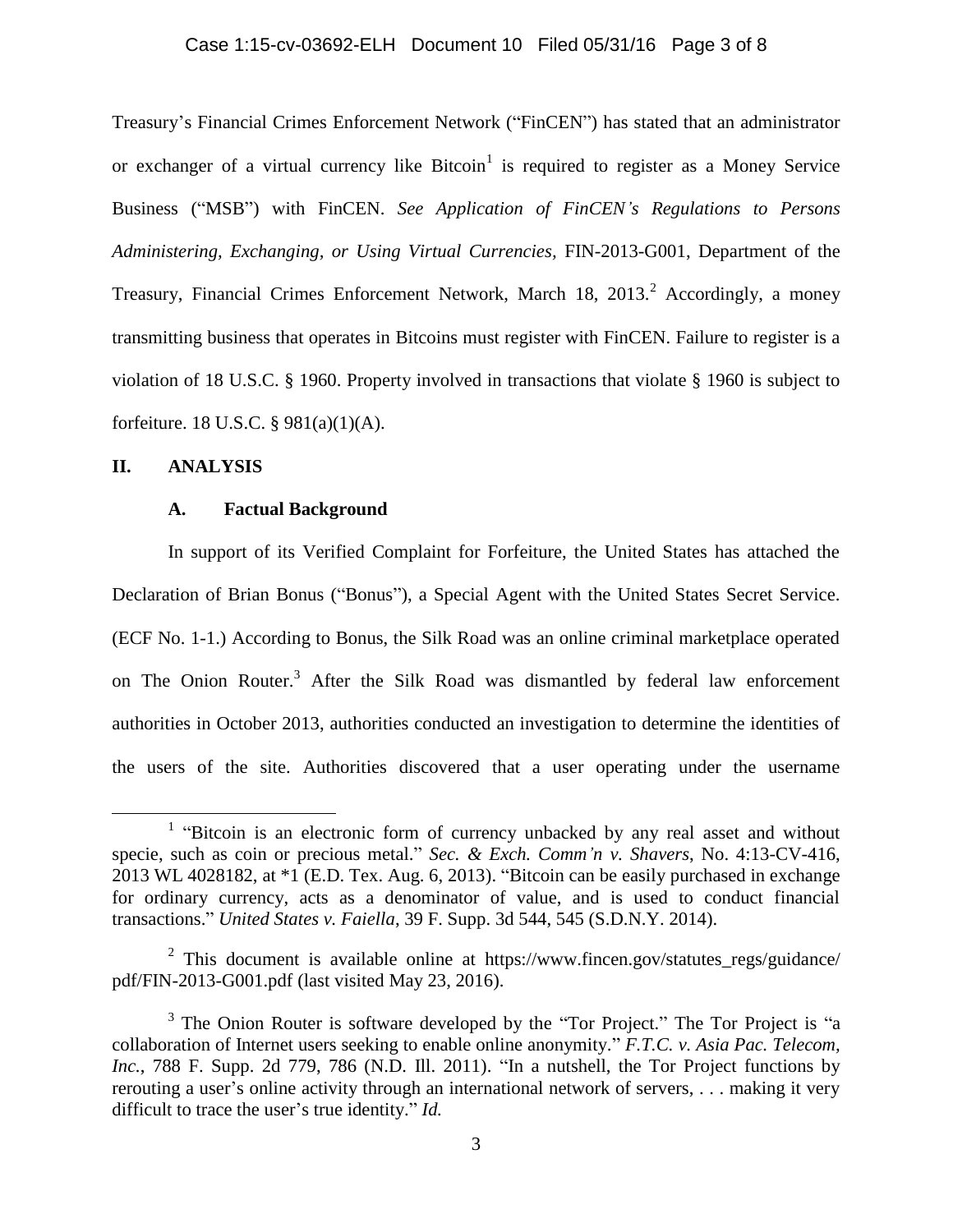## Case 1:15-cv-03692-ELH Document 10 Filed 05/31/16 Page 4 of 8

"JumboMonkeyBiscuit" ("the user") "served as an illegal vendor of narcotics and as a Bitcoin exchanger—exchanging fiat currency into crypto-currency and vice versa." (ECF No. 1-1 at 2.) Between April 2013 and October 2013, the user completed 1,521 transactions, most of which were transactions to convert fiat currency into Bitcoins and vice versa. (*Id.*) Investigators determined that the clients of the user were directed to ship cash to a post office box registered to Thomas Callahan. (*Id.*) Bonus states that the user accepted the mailed cash and transmitted Bitcoins as directed by the sender of the cash. (*Id.* at 3.) In October 2014, United States Postal Inspectors intercepted a parcel containing \$10,000 in U.S. Currency. (*Id.*) The parcel was addressed to a fictitious business at an address connected with an investigation into the shipment of narcotics through the U.S. mail. The Postal Inspectors determined from a review of the packing slip contained in the parcel that the package had been sent by an online package mailing service account registered with Endicia.com. The registered customer of the Endicia.com account was Thomas Callahan, whose account was connected to a physical address closely resembling the return address on the parcel. (*Id.* at 4.) The registered customer of the Endicia.com account had previously been issued approximately 130 postage and tracking numbers. (*Id.*)

In November 2014, members of federal law enforcement executed a search warrant at 4604 Payne Road, Hurlock, Maryland, which was another address connected to the Endicia.com account registered to Thomas Callahan. (*Id.* at 5.) During the search, Amanda Callahan was present at the residence and agreed to speak to investigators. She stated that she and Thomas Callahan (the "Callahans") act as money exchangers on various internet sites, including online marketplaces like the Silk Road. She showed investigators a personal computer that contained Bitcoins stored at several Bitcoin addresses, including a wallet with a name that matched the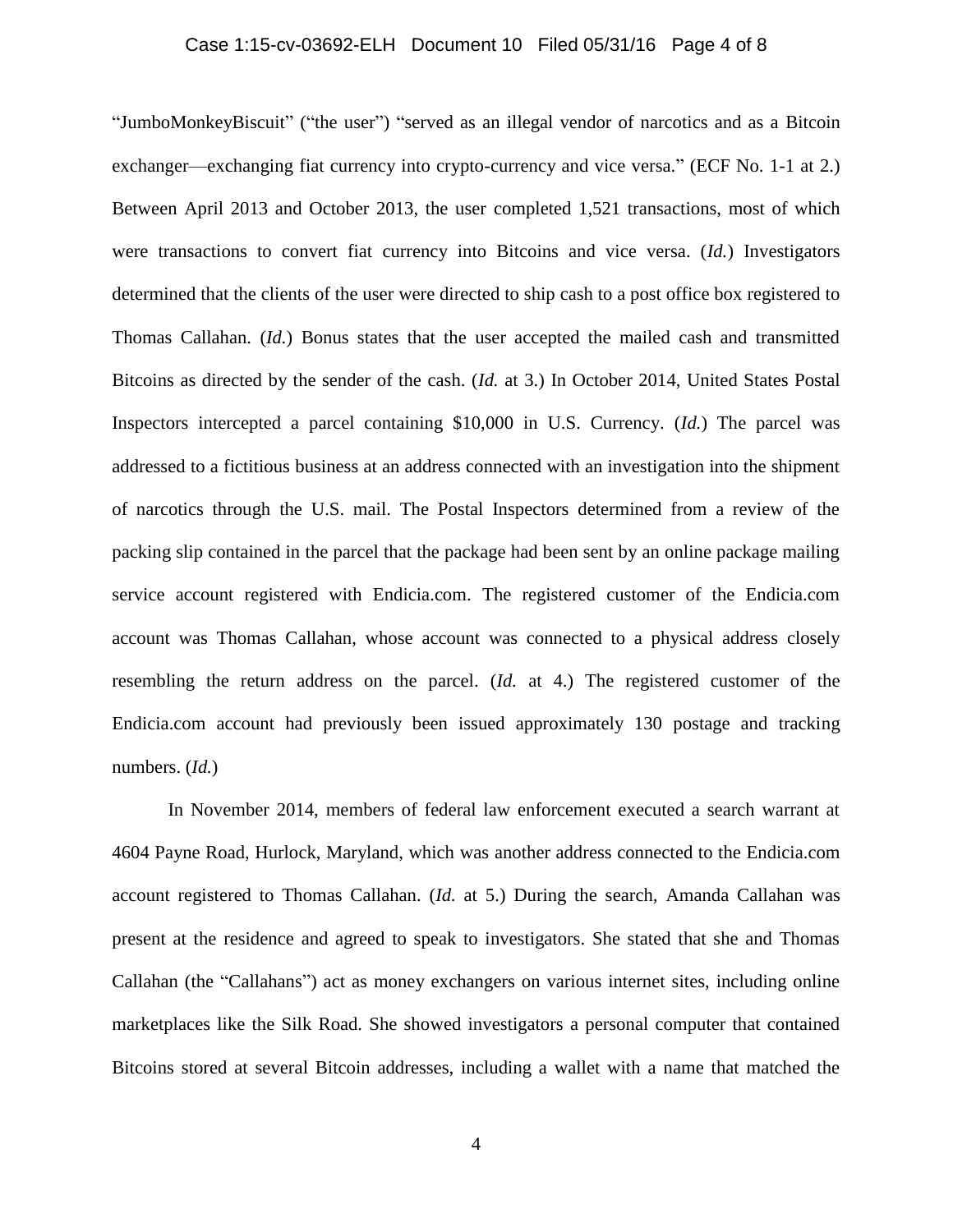## Case 1:15-cv-03692-ELH Document 10 Filed 05/31/16 Page 5 of 8

addressee of the intercepted parcel.<sup>4</sup> Amanda Callahan voluntarily transferred the contents of the Bitcoin addresses from her computer to the agents. Thereafter, the agents executed a seizure warrant for the 50.44 Bitcoins<sup>5</sup> held by the Callahans at the Bitcoin addressed that were voluntarily transferred to the agents.

## **B. The Property is Subject to Forfeiture Under 18 U.S.C. § 981**

Bonus states that according to FinCEN records from November 2014, neither Thomas nor Amanda Callahan had registered as an MSB, which is required by 31 U.S.C. § 5330. In addition, neither Thomas nor Amanda Callahan had registered with the State of Maryland, Department of Labor, Licensing and Regulation as a money transmitter, which is required by Maryland state law. *See* Md. Code Ann., Fin. Inst. § 12-405.

Because the business operated by the Callahans under the Silk Road username "JumboMonkeyBiscuit" was not registered to transmit money as required by state and federal law, the Callahans violated 18 U.S.C. § 1960. Accepting the allegations of the Complaint and the Bonus Declaration as true, I conclude that the United States has established by a preponderance of the evidence that the 50.44 Bitcoins seized from the Callahans constitute property involved in a transaction that violated 18 U.S.C. § 1960. Because the United States has established a substantial connection between the property to be forfeited and a criminal offense, the 50.44 Bitcoins are subject to forfeiture under 18 U.S.C. §§ 981 and 983.

 $\overline{a}$ 

<sup>&</sup>lt;sup>4</sup> "Bitcoins are held at, and sent to and from, bitcoin 'addresses.' A bitcoin 'wallet' is a software file that holds bitcoin addresses. Along with each bitcoin address, a bitcoin wallet stores the 'private key' for the address, essentially a password used by the holder to access the bitcoins held at the address, as well as the transaction history associated with the address." *Shavers*, 2014 WL 4652121, at  $*1$ .

 $5$  As of the date of this Report and Recommendation, 50.44 Bitcoins are worth approximately \$27,000.00. Bitcoin Calculator, CoinDesk, http://www.coindesk.com/calculator/ (last visited May 31, 2016).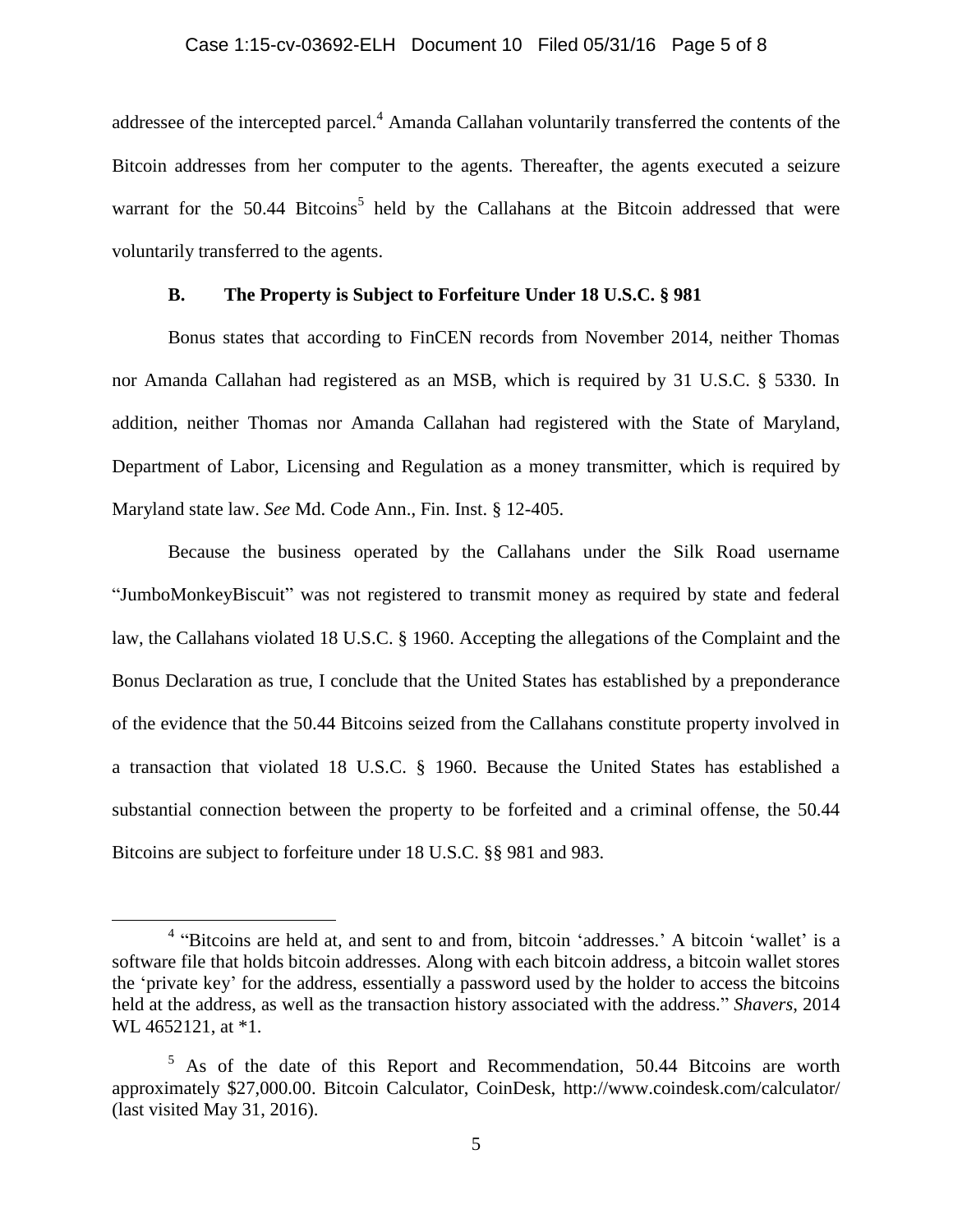## **C. The United States Complied with Supplemental Rule G.**

Rule G of the Federal Rules of Civil Procedure, Supplemental Rules for Admiralty or Maritime Claims and Asset Forfeiture Actions, governs a forfeiture action *in rem* arising from a federal statute. In order for the Government to forfeit property, it must satisfy the requirements of Rule G. This rule contains requirements for the contents of the complaint, how the property may be seized, and how notice is to be provided to potential claimants. In this case, the United States has complied with Rule G's procedural requirements. The Verified Complaint satisfies Rule G(2)'s requirements because it (a) is verified (*see* ECF No. 1 at 3); (b) states the jurisdictional grounds; (c) identifies the property that was seized; (d) states the date and location that the property was seized; (e) identifies that the forfeiture action is brought pursuant to 18 U.S.C. § 981(a)(1)(A); and (f) through Bonus's declaration, states sufficiently detailed facts to support a reasonable belief that the government will be able to meet its burden of proof at trial. *See* Fed. R. Civ. P. Supp. G(2). Because the Bitcoins seized do not constitute real property, the United States appropriately sought and executed a seizure warrant (*see* ECF No. 2). *See* Fed. R. Civ. P. Supp.  $G(3)(b)$ .

The United States has also complied with Rule G's notice requirements. *See* Fed. R. Civ. P. Supp. G(4). the United States posted a notice on www.forfeiture.gov, an official government forfeiture website, for at least 30 consecutive days, beginning on January 7, 2016. (*See* ECF No. 5-3.) The notice complied with Rule G because it described the 50.44 Bitcoins seized with reasonable particularity, and stated how a person claiming a legal interest in the Bitcoins must file a claim and answer, the time period for doing so, and to whom the claim and answer must be sent. *See* Fed. R. Civ. P. Supp. G(4)(a)(ii). Copies of the Verified Complaint and notice were also mailed directly to the Callahans. (*See* ECF Nos. 5-1 & 5-2.) No party has filed a claim to the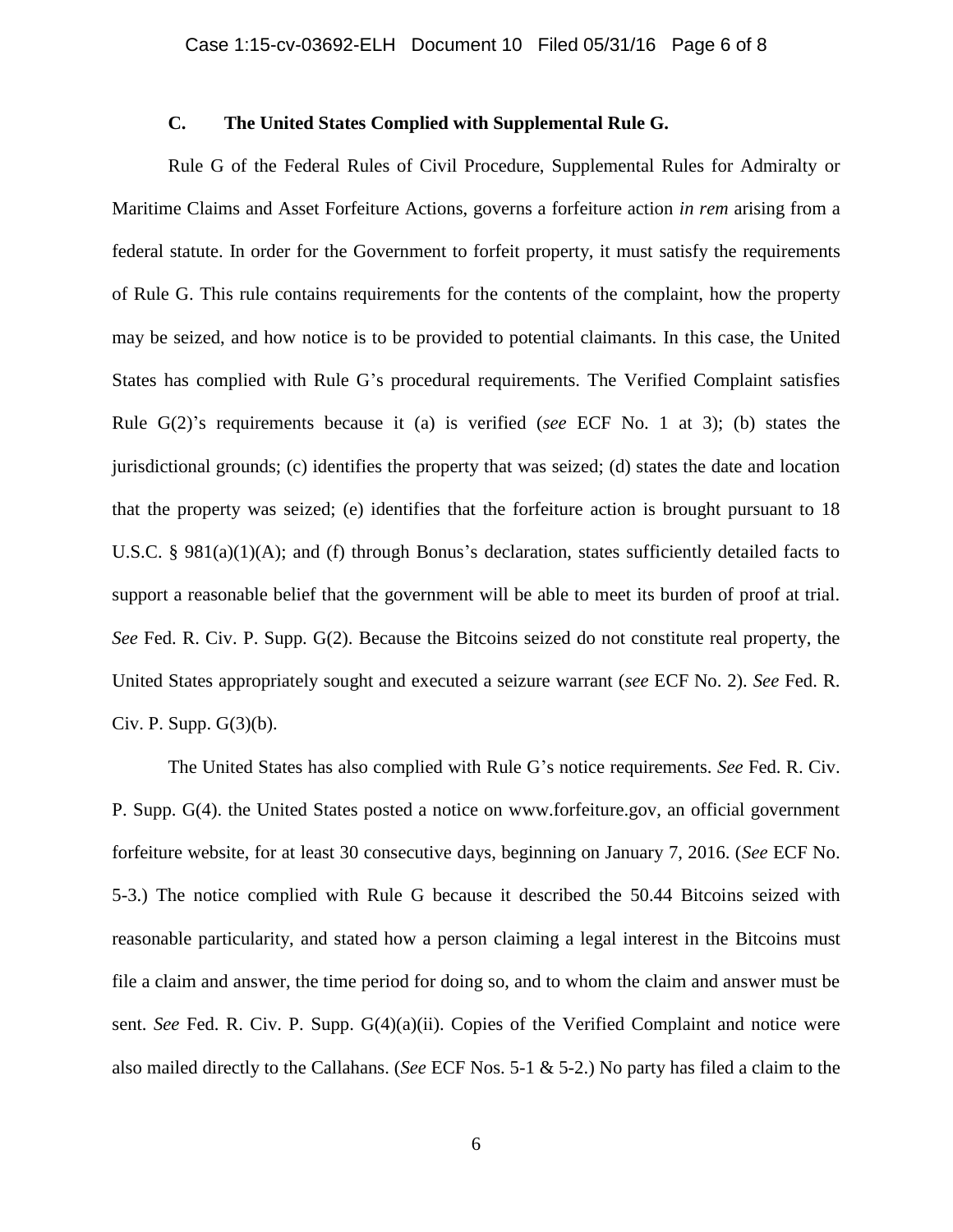property. Because the United States has complied with the procedural requirements of Rule G and has met the substantive requirements of 18 U.S.C. § 981, I find that the 50.44 Bitcoins seized from the Callahans are subject to forfeiture.

## **D. Certification of Reasonable Cause**

The United States also requests that the Court certify that there was reasonable cause for the seizure of the 50.44 Bitcoins. *See* 28 U.S.C. § 2465(a)(2). Here, although it is not clear that a certification of reasonable cause is required,<sup>6</sup> based on the facts described above it does appear that there was reasonable cause for the seizure of the 50.44 Bitcoins. Accordingly, I recommend that the Court certify that there was reasonable cause for the seizure of the bitcoins. *See* 28 U.S.C. § 2465(a)(2)

#### **III. CONCLUSION**

 $\overline{a}$ 

In sum, I recommend the following:

1. The Court grant the United States' Motion for Default Judgment and Order of Forfeiture;

2. The Court authorize the Attorney General of the United States to seize the 50.44 Bitcoins, and take custody and control of the property until it may be disposed of in accordance with law; and

3. The Court certify that there was reasonable cause for the seizure of the 50.44 Bitcoins.

<sup>6</sup> 28 U.S.C. § 2465(a) applies when a claimant prevails against the Government in a forfeiture action. Under § 2465(a), if judgment is entered for a claimant in a forfeiture action, the seized property is to be returned to the claimant and, "if it appears that there was reasonable cause for the seizure or arrest, the court shall cause a proper certificate thereof to be entered." The effect of this certificate of reasonable cause is to clarify that "neither the person who made the seizure or arrest nor the prosecutor shall be liable to suit or judgment on account of such suit or prosecution."